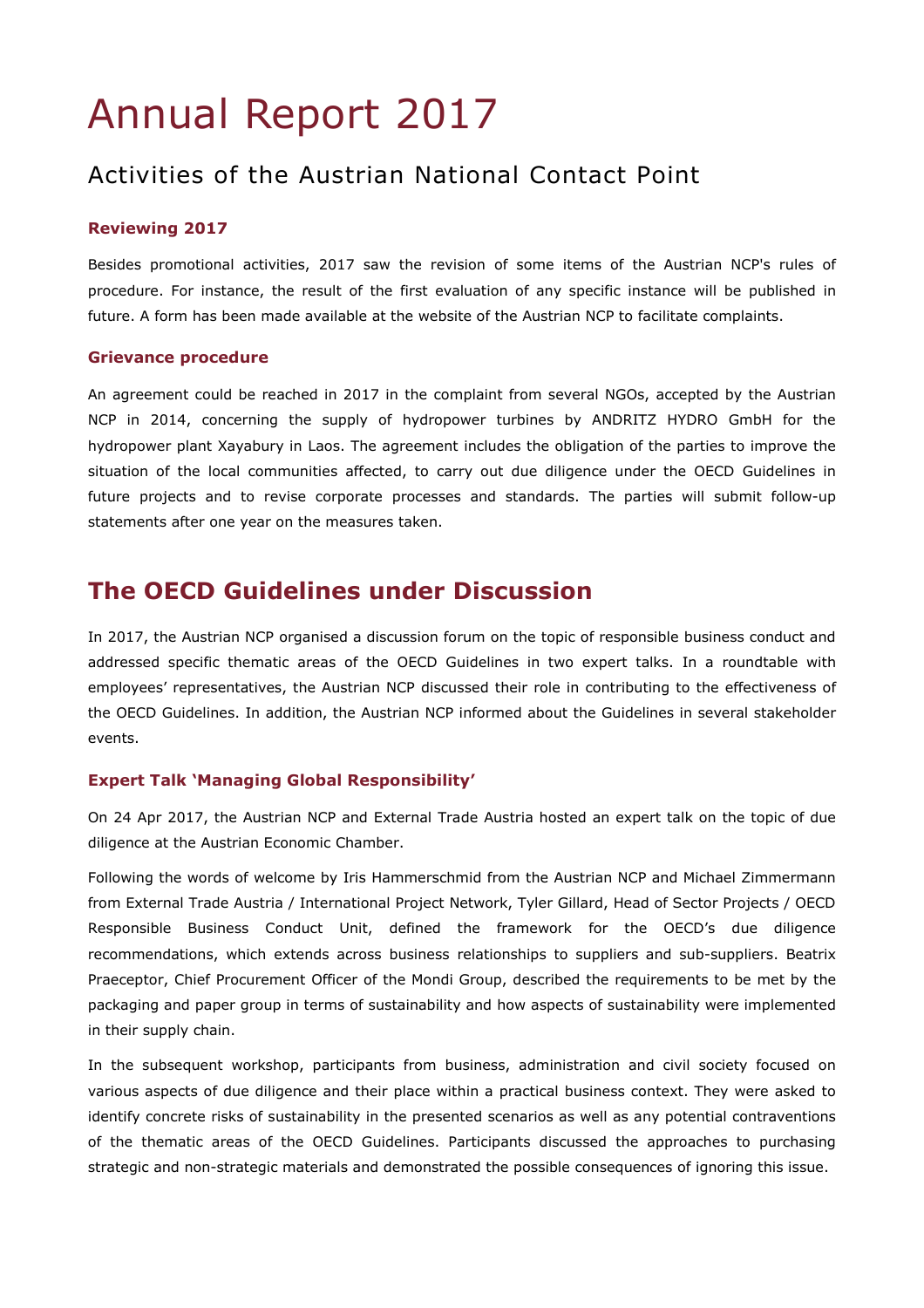#### **Expert Talk 'Dialogue with Major Impact'**

The dispute settlement mechanism set out in the OECD Guidelines was addressed in the second expert talk on 30 May 2017 at the Federal Ministry. Iris Hammerschmid was joined by Alex Kunze from the Swiss National Contact Point and Kirstine Drew from the Trade Union Advisory Committee to the OECD (TUAC) to explain to the roughly 20 participants from business, administration and civil society the objective, procedure and significance of this mechanism.

Alex Kunze used two specific instances to highlight the approach by the Swiss National Contact Point. If the NCP decides to start proceedings, it will require that parties sign a written Mediation Agreement, which creates the appropriate framework for confidential and frank discussions amongst the parties. The major challenge identified by Kunze is the duration of proceedings of one year as set out in the Guidelines. The so-called follow-up, introduced by the Swiss NCP as a standard procedure, helps reach an agreement.

Kirstine Drew underscored the broad range of thematic areas covered by the Guidelines and the neutral forum for dialogue established through the dispute settlement mechanism for enterprises, trade unions and NGOs, thus pinpointing the strengths of the Guidelines and identifying this aspect as the reason for the trade union movement's commitment to them. She urged the National Contact Points and the social partners to join forces to increase awareness and enhance application of the OECD Guidelines.

#### **Roundtable with Employees' Representatives**

On 30 May 2017 the Austrian NCP invited employees' representatives of internationally operating Austrian enterprises to an exchange of experience on the development of corporate responsibility and the contribution likely to be made by the OECD Guidelines in this context. Iris Hammerschmid, Kirstine Drew and Rolf Beyeler, delegate of the Swiss Federation of Trade Unions to the Advisory Board of the Swiss National Contact Point, discussed with the ten participants of the roundtable how employees' representatives can actively contribute to the application of the Guidelines at company level.

# **Discussion Forum 'Responsibility in International Business between Theory and Practice'**

The roundtable was followed by a discussion event on 2 Oct 2017, organised in cooperation with the Federation of Austrian Industry (IV). Interested parties from business, administration and academia debated how enterprises could combine CSR guidelines, reporting obligations and stakeholder requirements into a convincing sustainability strategy.

Christian Friesl, Director of Education and Society of the IV, referred to the growing relevance of social issues in trade and investment policies. Director General Bernadette Marianne Gierlinger, Head of the Center for External Trade Policy & European Integration in the Federal Ministry, stressed that almost every company was required to think globally in matters of corporate responsibility.

This was followed by a panel discussion including Tabea Sieberth, German Council for Sustainable Development, Matthias Leisinger from the international consulting firm twentyfifty, Manfred Schekulin, Head of the Export & Investment Policy Division of the Federal Ministry and Chairman of the OECD Investment Committee, Christine Paschoalique, Sustainability Officer at Wienerberger, the world's largest producer of bricks, and Sylvia Tuin from the Dutch National Contact Point. The panel agreed that the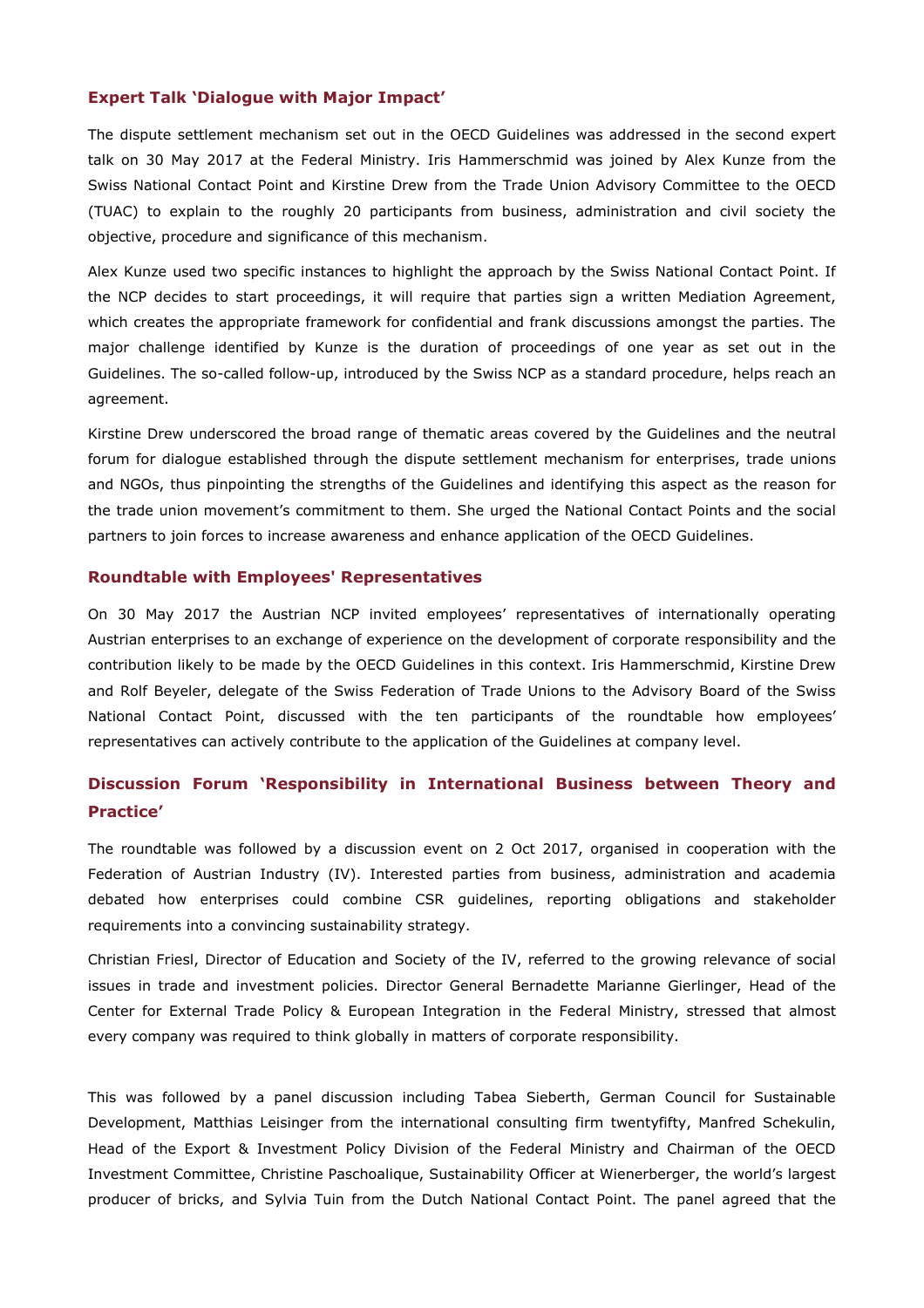creation of a proactive sustainability management system was worth the effort. Matthias Leisinger said that its benefits included simplification and savings potential and improvement of product quality, while Tabea Siebertz stressed the need for patience in efforts to integrate sustainability into business conduct. Christine Paschoalique confirmed: 'Making each business unit aware of the entire value chain was a learning process for the whole company.'

Iris Hammerschmid highlighted the role of National Contact Points in terms of mediation and conciliation platforms helping to reach agreement in complex issues.

# **Participation of the Austrian NCP in Stakeholder Events**

The Austrian NCP informed about the OECD Guidelines and the dispute settlement mechanism of the National Contact Points at the following stakeholder events:

- corporAID Multilogue on responsible design of relationships with employees and suppliers on 9 May 2017 at voestalpine/Linz.
- 'Globalised business globalised responsibility' organised by NeSoVe on 15 May 2017 in Vienna.
- Visit by a Georgian delegation of representatives from government and parliament organised by the Embassy of Georgia on 6 July in Vienna.
- Lecture for the 'Academic CSR Manager' study programme on 29 Sep 2017 at the BFI university of applied sciences in Vienna.
- PORR workshop on risk and impact analyses of environmental, social and employee concerns on 5 Dec 2017 at PORR/Vienna.

## **Brochures and Information Material**

**The Austrian National Contact Point** 

This brochure is available in English and German. It informs about the thematic areas of the Guidelines, the functions of the Austrian NCP and the activities undertaken by the Austrian NCP in the period 2015-2017.

#### **Annual Report 2016**

Available in English and German, the Annual Report 2016 provides an overview of the Austrian NCP's activities in that year.

#### **Leaflet on the OECD Guidelines for Multinational Enterprises**

This basic information on the Guidelines, the Austrian NCP and the grievance procedure is now also available in English.

All printed materials can be ordered by e-mail free of charge from [ncp-austria@bmdw.gv.at](mailto:ncp-austria@bmdw.gv.at) or downloaded from [www.oecd-leitsaetze.at](http://www.oecd-leitsaetze.at/).

# **Business Survey**

In autumn 2017, Austrian companies were surveyed on the awareness and application of the Guidelines. The survey confirmed widespread visibility of the OECD Guidelines. The companies showed interest in the following subjects: due diligence, prevention of human rights violations along the value chain, promotion